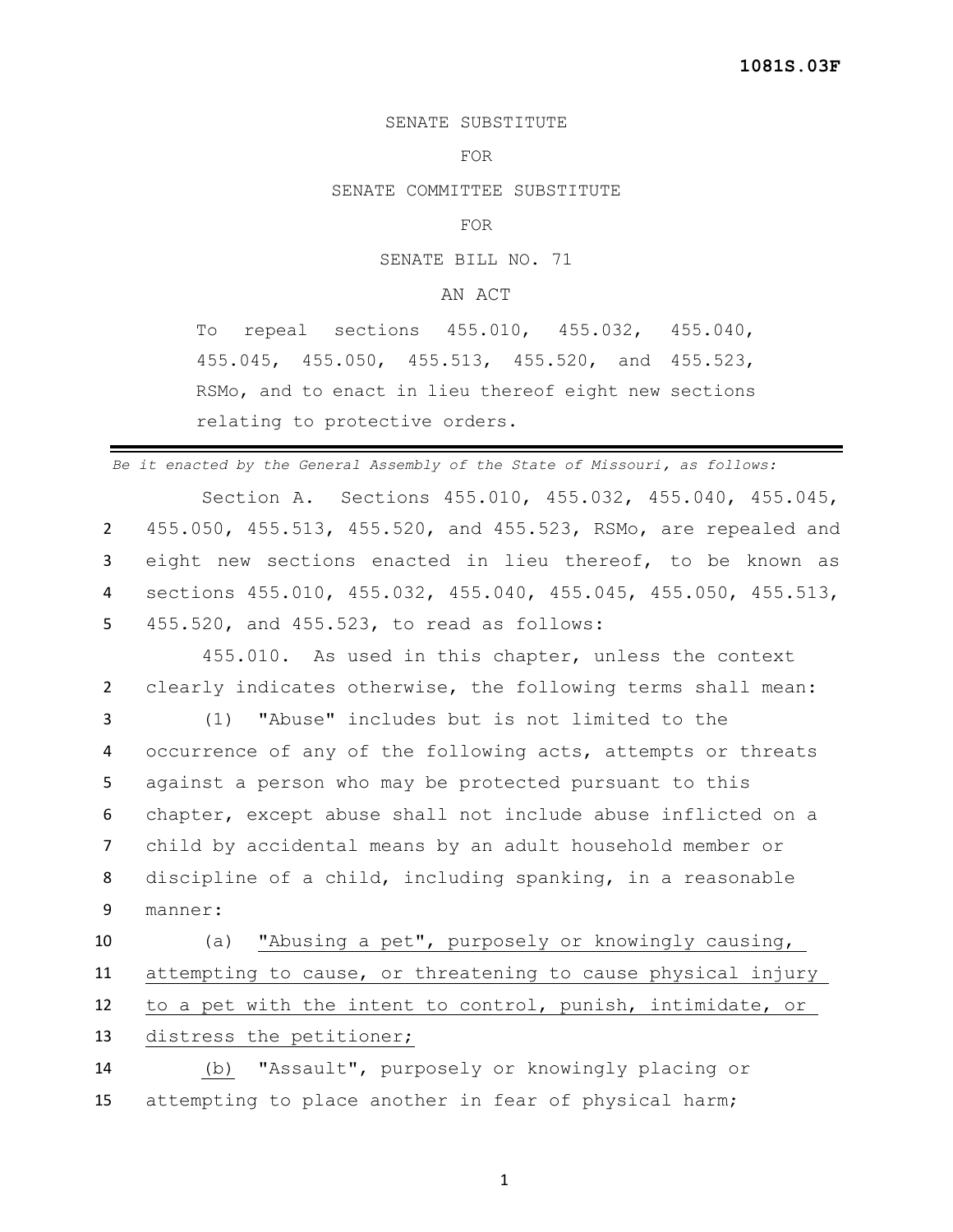**[**(b)**]** (c) "Battery", purposely or knowingly causing physical harm to another with or without a deadly weapon;

 **[**(c)**]** (d) "Coercion", compelling another by force or threat of force to engage in conduct from which the latter has a right to abstain or to abstain from conduct in which 21 the person has a right to engage;

 **[**(d)**]** (e) "Harassment", engaging in a purposeful or knowing course of conduct involving more than one incident that alarms or causes distress to an adult or child and serves no legitimate purpose. The course of conduct must be such as would cause a reasonable adult or child to suffer substantial emotional distress and must actually cause substantial emotional distress to the petitioner or child. Such conduct might include, but is not limited to:

a. Following another about in a public place or places;

 b. Peering in the window or lingering outside the residence of another; but does not include constitutionally protected activity;

 **[**(e)**]** (f) "Sexual assault", causing or attempting to cause another to engage involuntarily in any sexual act by force, threat of force, duress, or without that person's consent;

 **[**(f)**]** (g) "Unlawful imprisonment", holding, confining, detaining or abducting another person against that person's will;

 (2) "Adult", any person seventeen years of age or older or otherwise emancipated;

 (3) "Child", any person under seventeen years of age unless otherwise emancipated;

 (4) "Court", the circuit or associate circuit judge or a family court commissioner;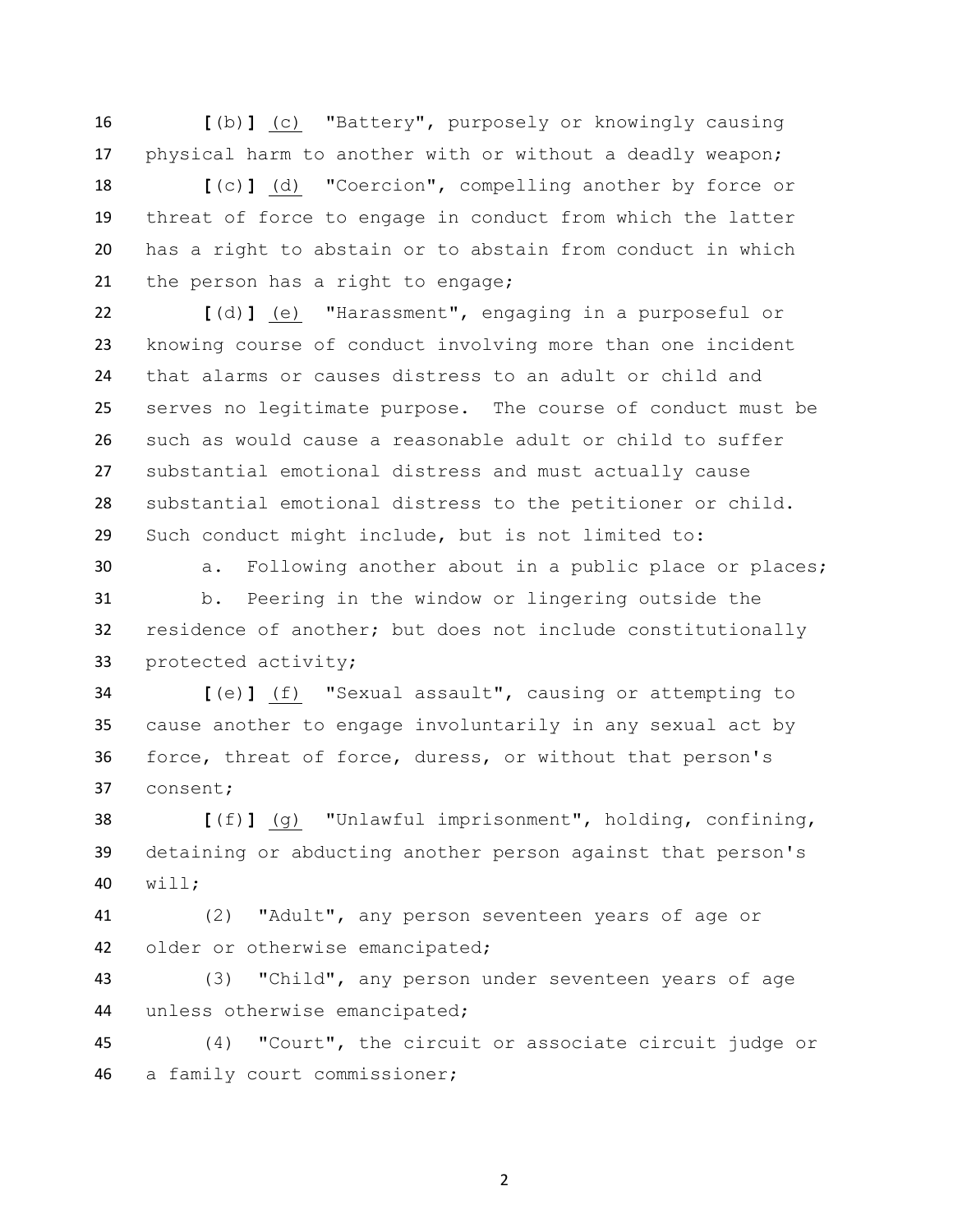(5) "Domestic violence", abuse or stalking committed by a family or household member, as such terms are defined in this section;

 (6) "Ex parte order of protection", an order of protection issued by the court before the respondent has received notice of the petition or an opportunity to be heard on it;

 (7) "Family" or "household member", spouses, former spouses, any person related by blood or marriage, persons who are presently residing together or have resided together in the past, any person who is or has been in a continuing social relationship of a romantic or intimate nature with the victim, and anyone who has a child in common regardless of whether they have been married or have resided together at any time;

 (8) "Full order of protection", an order of protection issued after a hearing on the record where the respondent has received notice of the proceedings and has had an opportunity to be heard;

 (9) "Order of protection", either an ex parte order of protection or a full order of protection;

 (10) "Pending", exists or for which a hearing date has been set;

 (11) "Pet", a living creature maintained by a household member for companionship and not for commercial purposes;

 (12) "Petitioner", a family or household member who has been a victim of domestic violence, or any person who has been the victim of stalking or sexual assault, or a person filing on behalf of a child pursuant to section 455.503 who has filed a verified petition pursuant to the provisions of section 455.020 or section 455.505;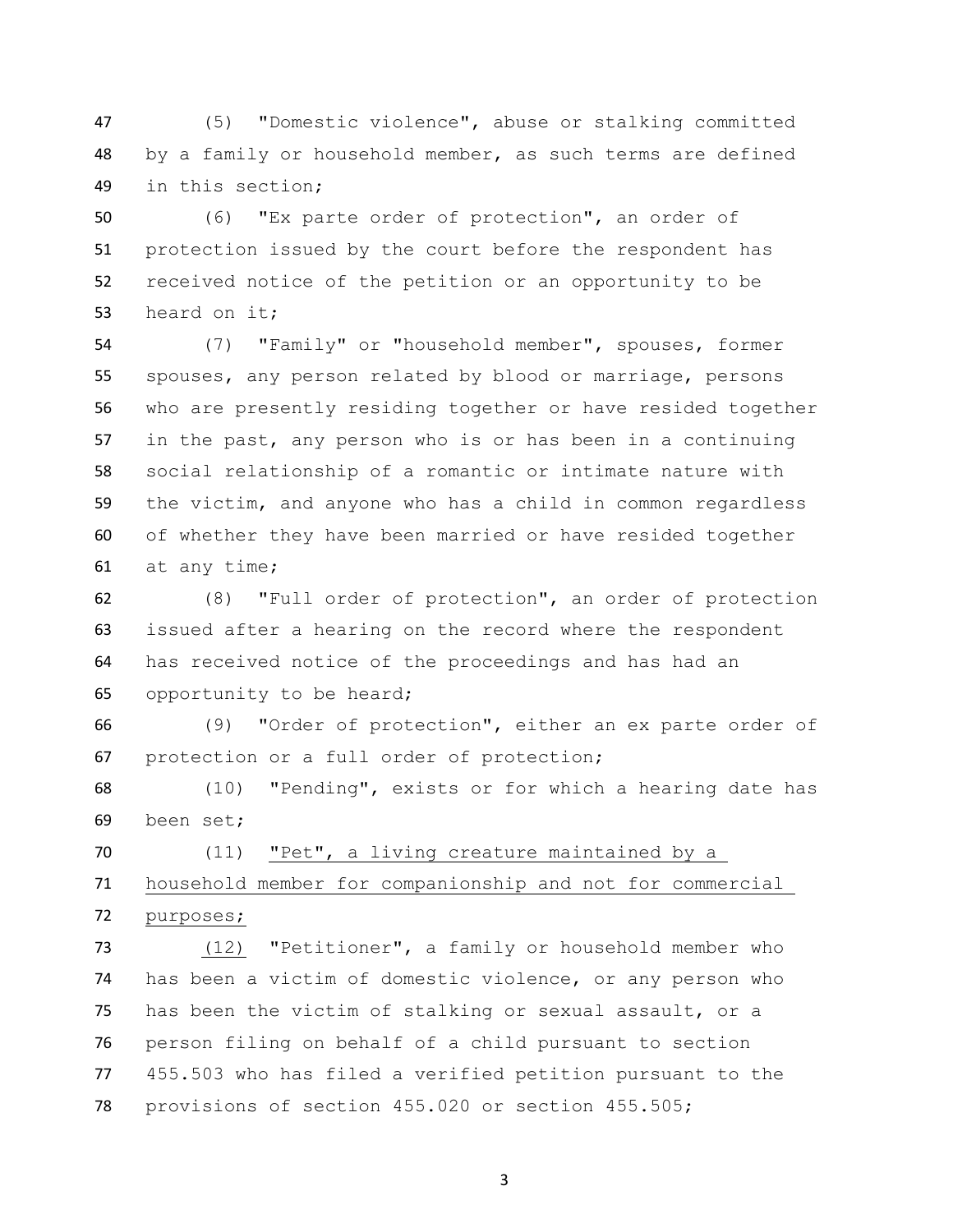**[**(12)**]** (13) "Respondent", the family or household member alleged to have committed an act of domestic violence, or person alleged to have committed an act of stalking or sexual assault, against whom a verified petition has been filed or a person served on behalf of a child 84 pursuant to section 455.503;

 **[**(13)**]** (14) "Sexual assault", as defined under subdivision (1) of this section;

 **[**(14)**]** (15) "Stalking" is when any person purposely engages in an unwanted course of conduct that causes alarm to another person, or a person who resides together in the same household with the person seeking the order of protection when it is reasonable in that person's situation to have been alarmed by the conduct. As used in this subdivision:

 (a) "Alarm" means to cause fear of danger of physical harm; and

 (b) "Course of conduct" means a pattern of conduct composed of two or more acts over a period of time, however short, that serves no legitimate purpose. Such conduct may include, but is not limited to, following the other person or unwanted communication or unwanted contact.

 455.032. In addition to any other jurisdictional grounds provided by law, a court shall have jurisdiction to enter an order of protection restraining or enjoining the respondent from committing or threatening to commit domestic violence, stalking, sexual assault, molesting or disturbing the peace of petitioner, or abusing a pet, pursuant to sections 455.010 to 455.085, if the petitioner is present, whether permanently or on a temporary basis within the state of Missouri and if the respondent's actions constituting domestic violence have occurred, have been attempted or have been or are threatened within the state of Missouri. For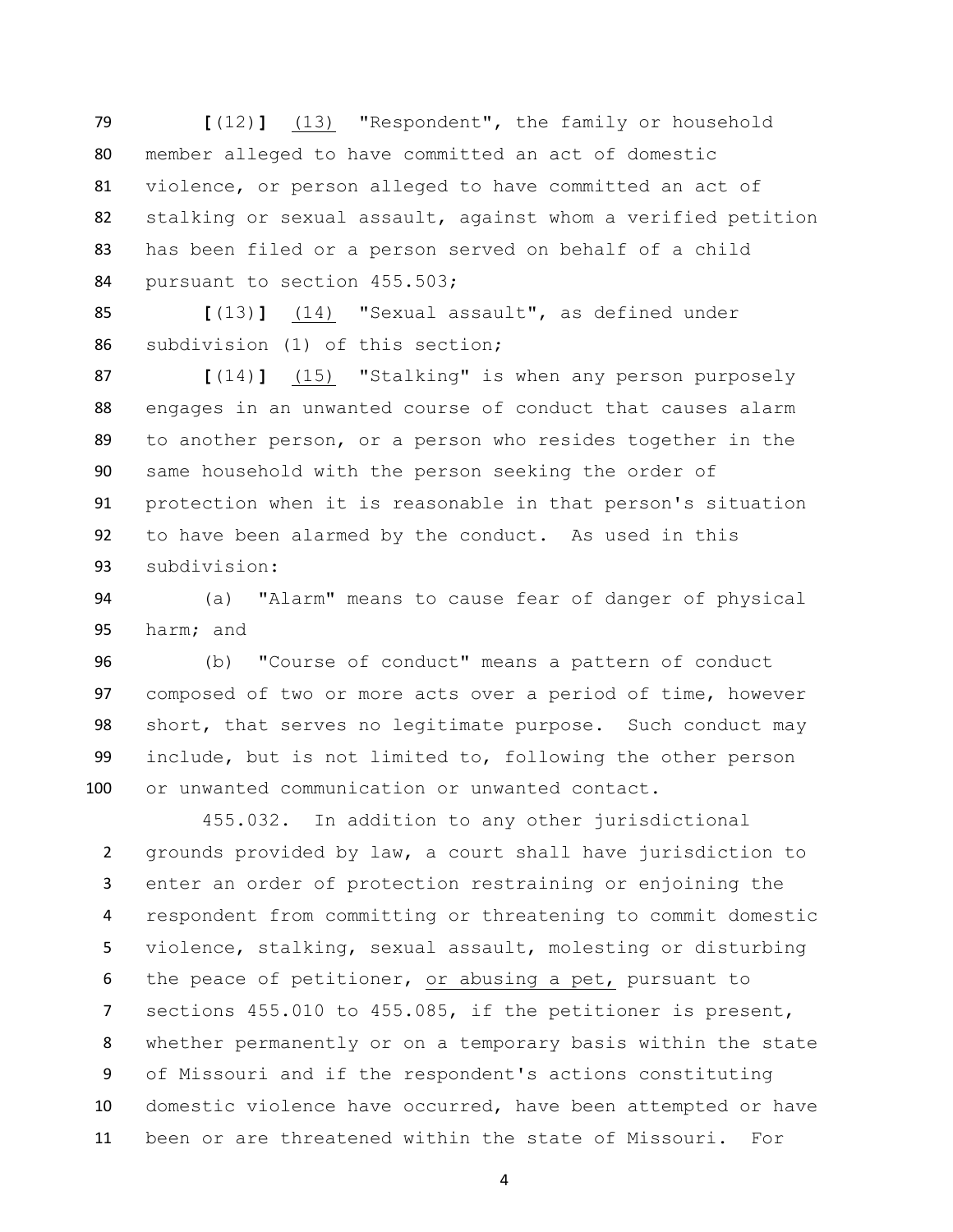purposes of this section, if the petitioner has been the subject of domestic violence within or outside of the state of Missouri, such evidence shall be admissible to demonstrate the need for protection in Missouri.

455.040. 1. (1) Not later than fifteen days after the filing of a petition that meets the requirements of section 455.020, a hearing shall be held unless the court deems, for good cause shown, that a continuance should be granted. At the hearing, if the petitioner has proved the allegation of domestic violence, stalking, or sexual assault by a preponderance of the evidence, and the respondent cannot show that his or her actions alleged to constitute abuse were otherwise justified under the law, the court shall issue a full order of protection for a period of time the court deems appropriate, and unless after an evidentiary hearing the court makes specific written findings that the respondent poses a serious danger to the physical or mental health of the petitioner or of a minor household member of the petitioner, **[**except that**]** the protective order shall be valid for at least one hundred eighty days and not more than one year. If, after an evidentiary hearing, the court makes specific written findings that the respondent poses a serious danger to the physical or mental health of the petitioner or of a minor household member of the petitioner, the protective order shall be valid for at least two years and not more than ten years. (2) Upon motion by the petitioner, and after a hearing by the court, the full order of protection may be renewed annually and for a period of time the court deems appropriate, and unless the court at an evidentiary hearing made specific written findings that the respondent poses a serious danger to the physical or mental health of the petitioner or of a minor household member of the petitioner,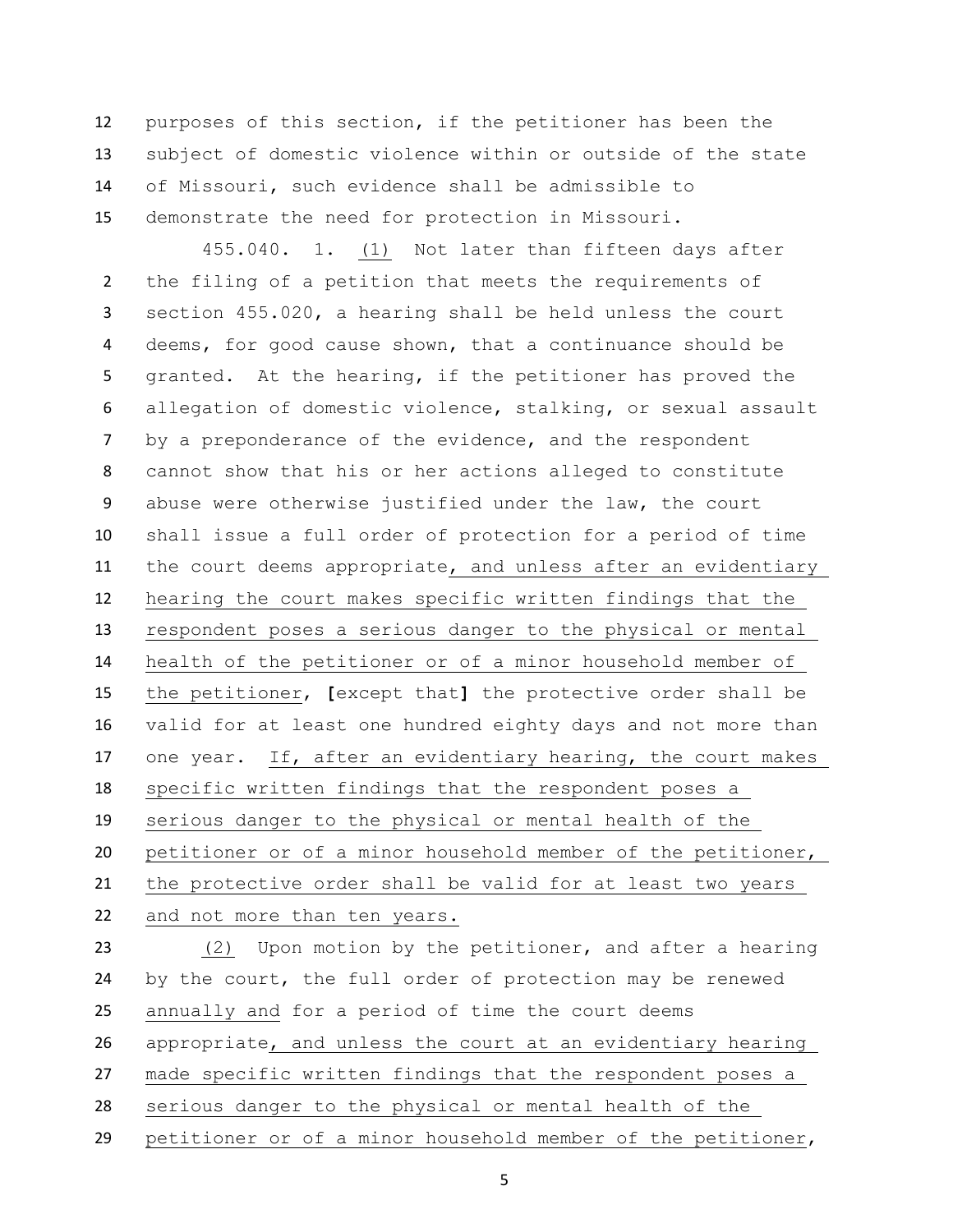**[**except that**]** the renewed protective order may be renewed periodically and shall be valid for at least one hundred eighty days and not more than one year from the expiration date of the **[**originally**]** previously issued full order of protection. If the court has made specific written findings that the respondent poses a serious danger to the physical or mental health of the petitioner or of a minor household 37 member of the petitioner, the renewed protective order may be renewed periodically and shall be valid for at least two years and up to the life of the respondent.

 (3) The court may, upon finding that it is in the best interest of the parties, include a provision that any full order of protection **[**for one year**]** shall be automatically **[**renew**]** renewed for any term of renewal of a full order of protection as set forth in this section unless the respondent requests a hearing by thirty days prior to the expiration of the order. If for good cause a hearing cannot be held on the motion to renew or the objection to an automatic renewal of the full order of protection prior to the expiration date of the originally issued full order of protection, an ex parte order of protection may be issued until a hearing is held on the motion. When an automatic renewal is not authorized, upon motion by the petitioner, 53 and after a hearing by the court, the second full order of protection may be renewed for an additional period of time the court deems appropriate, except that the protective order shall be valid for **[**at least one hundred eighty days and not more than one year**]** any term of renewal of a full order as set forth in this section. For purposes of this subsection, a finding by the court of a subsequent act of domestic violence, stalking, or sexual assault is not required for a renewal order of protection.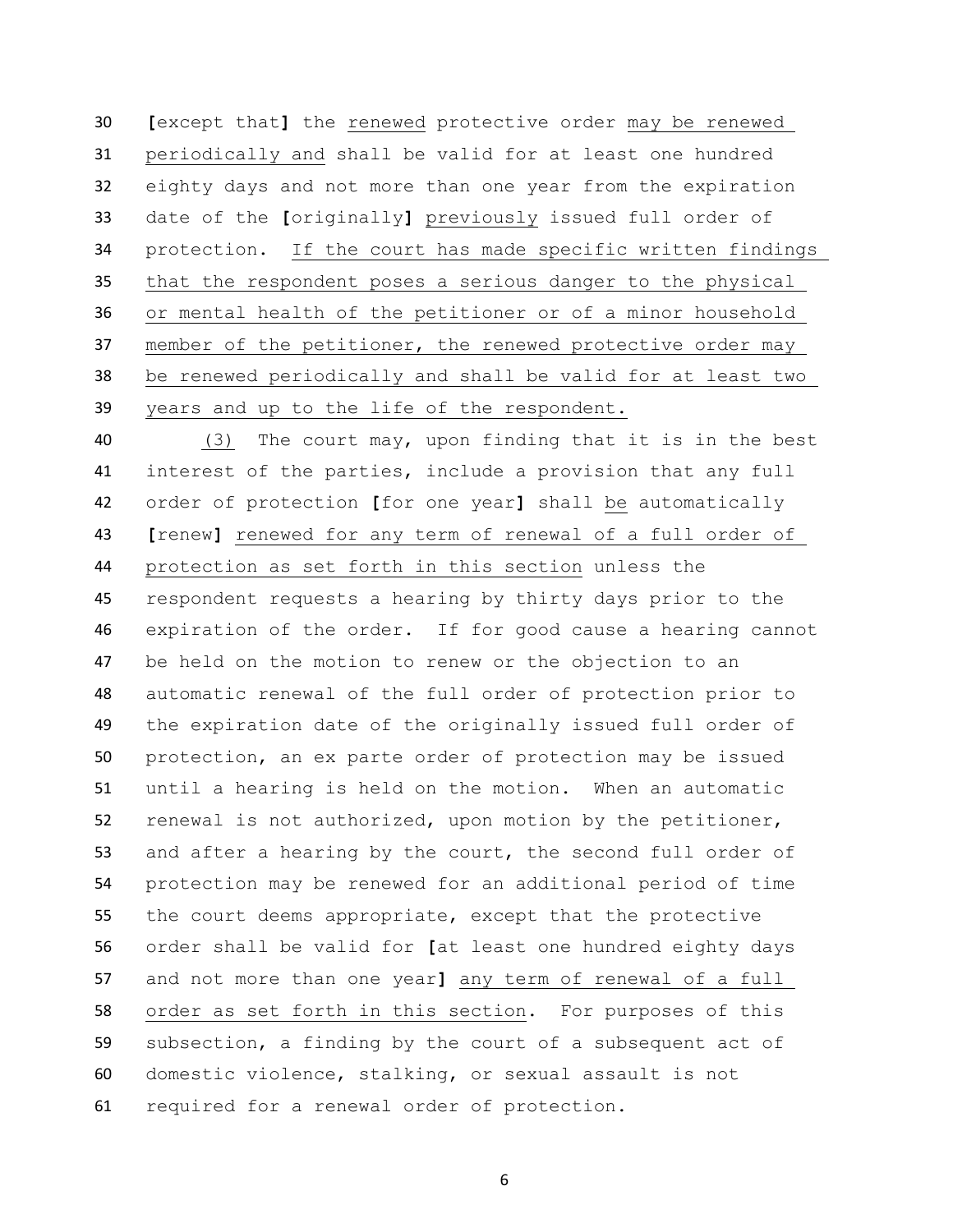(4) In determining under this section whether a respondent poses a serious danger to the physical or mental health of a petitioner or of a minor household member of the petitioner, the court shall consider all relevant evidence including, but not limited to: (a) The weight of the evidence; (b) The respondent's history of inflicting or causing physical harm, bodily injury, or assault; (c) The respondent's history of stalking or causing fear of physical harm, bodily injury, or assault on the petitioner or a minor household member of the petitioner; (d) The respondent's criminal record; (e) Whether any prior full orders of adult or child protection have been issued against the respondent; (f) Whether the respondent has been found guilty of any dangerous felony under Missouri law; and 78 (g) Whether the respondent violated any term or terms of probation or parole or violated any term of a prior full or temporary order of protection and which violated terms were intended to protect the petitioner or a minor household member of the petitioner. (5) If a court finds that a respondent poses a serious risk to the physical or mental health of the petitioner or 85 of a minor household member of the petitioner, the court shall not modify such order until a period of at least two years from the date the original full order was issued and only after the court makes specific written findings after a hearing held that the respondent has shown proof of treatment and rehabilitation and that the respondent no longer poses a serious danger to the petitioner or to a minor household member of the petitioner. 2. The court shall cause a copy of the petition and notice of the date set for the hearing on such petition and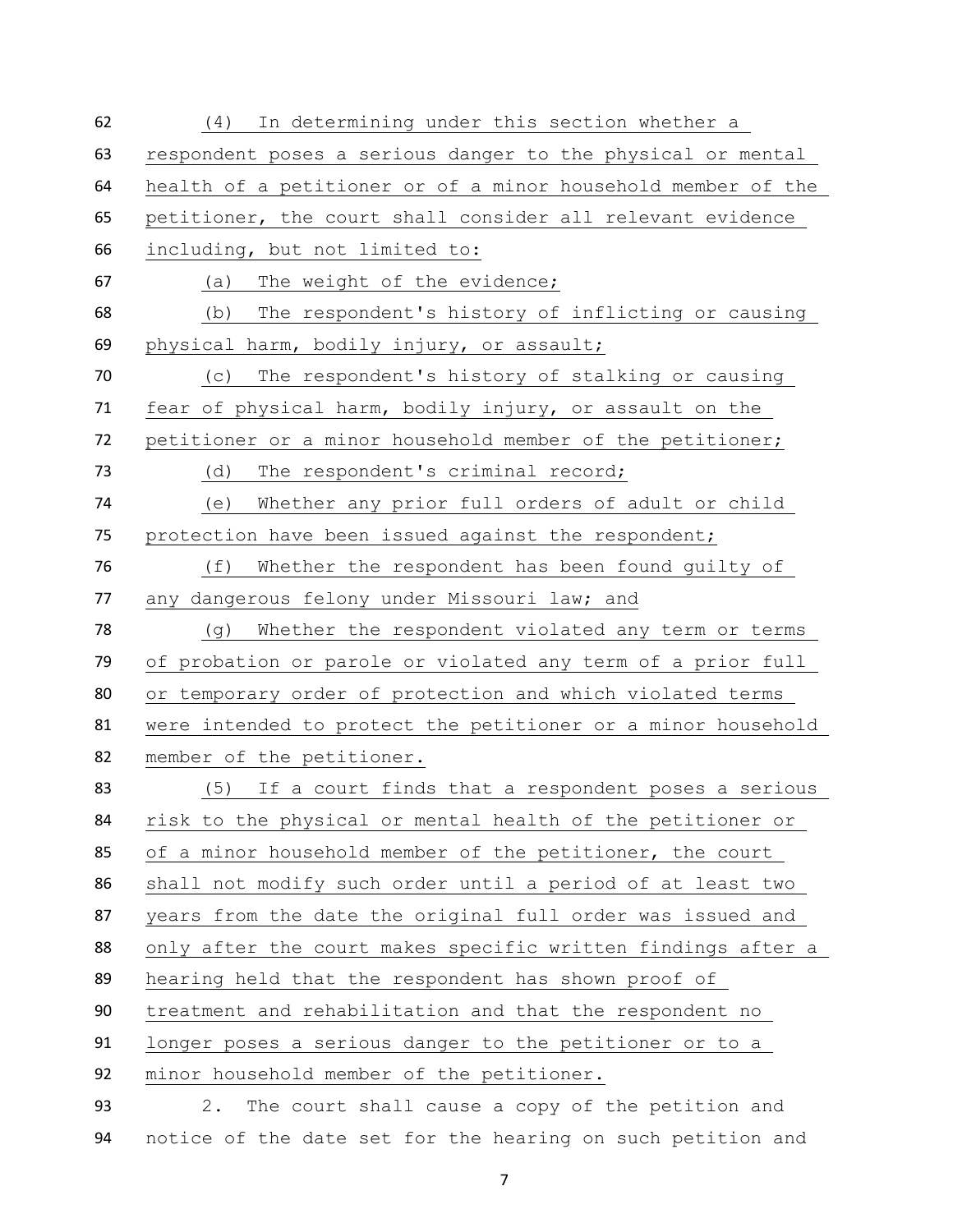any ex parte order of protection to be served upon the respondent as provided by law or by any sheriff or police officer at least three days prior to such hearing. The court shall cause a copy of any full order of protection to be served upon or mailed by certified mail to the respondent at the respondent's last known address. Notice of an ex parte or full order of protection shall be served at the earliest time, and service of such notice shall take priority over service in other actions, except those of a similar emergency nature. Failure to serve or mail a copy of the full order of protection to the respondent shall not affect the validity or enforceability of a full order of protection.

 3. A copy of any order of protection granted pursuant to sections 455.010 to 455.085 shall be issued to the petitioner and to the local law enforcement agency in the jurisdiction where the petitioner resides. **[**The clerk shall also issue a copy of any order of protection to the local law enforcement agency responsible for maintaining the Missouri uniform law enforcement system or any other comparable law enforcement system the same day the order is granted. The law enforcement agency responsible for maintaining MULES shall, for purposes of verification, within twenty-four hours from the time the order is granted,**]** The court shall provide all necessary information, including the respondent's relationship to the petitioner, for entry of the order of protection into the Missouri Uniform Law Enforcement System (MULES) and the National Crime Information Center (NCIC). Upon receiving the order under this subsection, the sheriff shall make the entry into MULES within twenty-four hours. MULES shall forward the order information to NCIC, which will in turn make the order viewable within the National Instant Criminal Background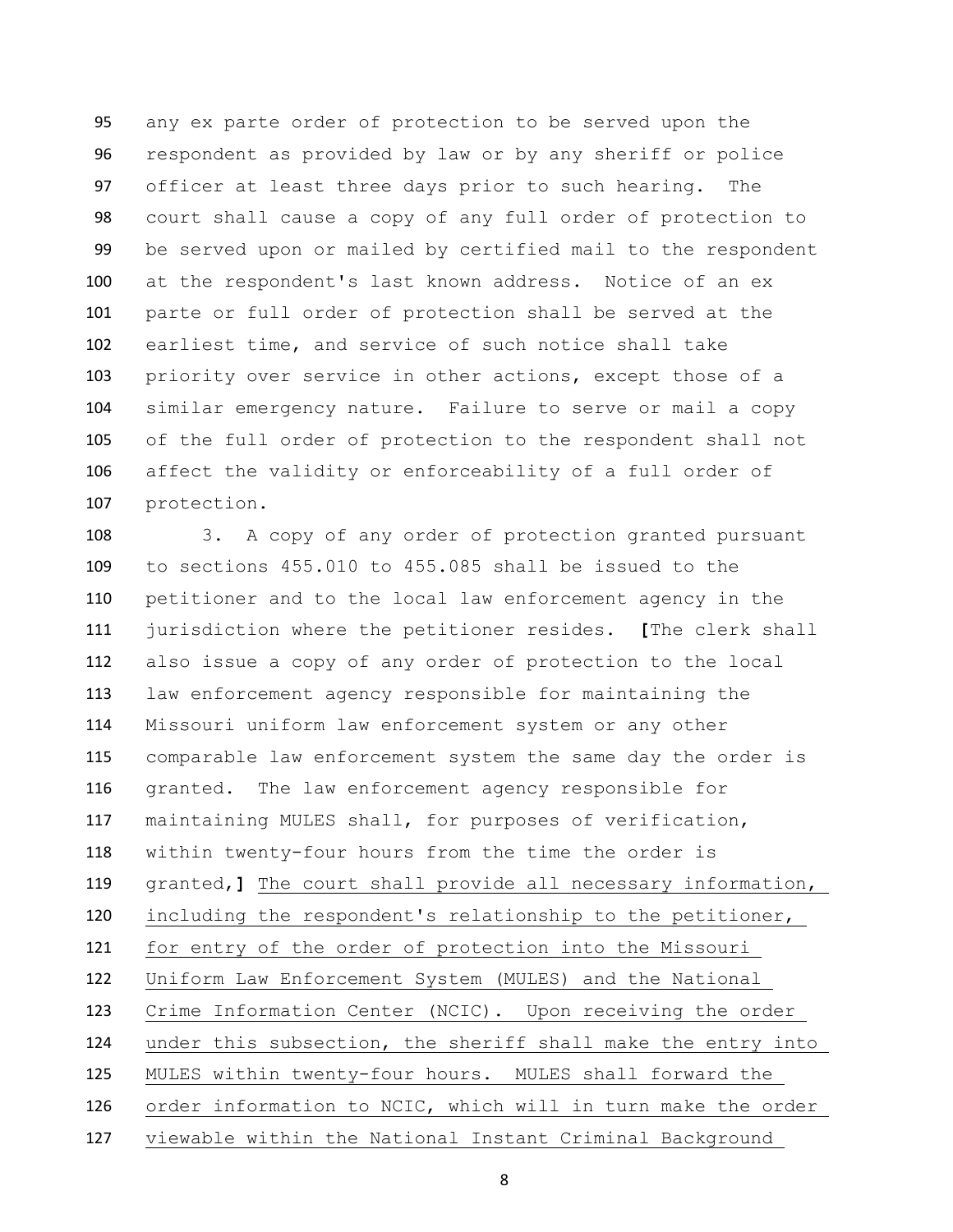Check System (NICS). The sheriff shall enter information contained in the order, including, but not limited to, any orders regarding child custody or visitation and all specifics as to times and dates of custody or visitation that are provided in the order. A notice of expiration or of termination of any order of protection or any change in child custody or visitation within that order shall be issued to the local law enforcement agency **[**and to the law enforcement agency responsible for maintaining**]** for entry into MULES or any other comparable law enforcement system. **[**The law enforcement agency responsible for maintaining the applicable law enforcement system shall enter such information in the system within twenty-four hours of receipt of information evidencing such expiration or termination.**]** The information contained in an order of protection may be entered **[**in the Missouri uniform law enforcement system**]** into MULES or any other comparable law enforcement system using a direct automated data transfer from the court automated system to the law enforcement system.

 4. The court shall cause a copy of any objection filed by the respondent and notice of the date set for the hearing on such objection to an automatic renewal of a full order of protection for a period of one year to be personally served upon the petitioner by personal process server as provided by law or by a sheriff or police officer at least three days prior to such hearing. Such service of process shall be served at the earliest time and shall take priority over service in other actions except those of a similar emergency nature.

 455.045. Any ex parte order of protection granted pursuant to sections 455.010 to 455.085 shall be to protect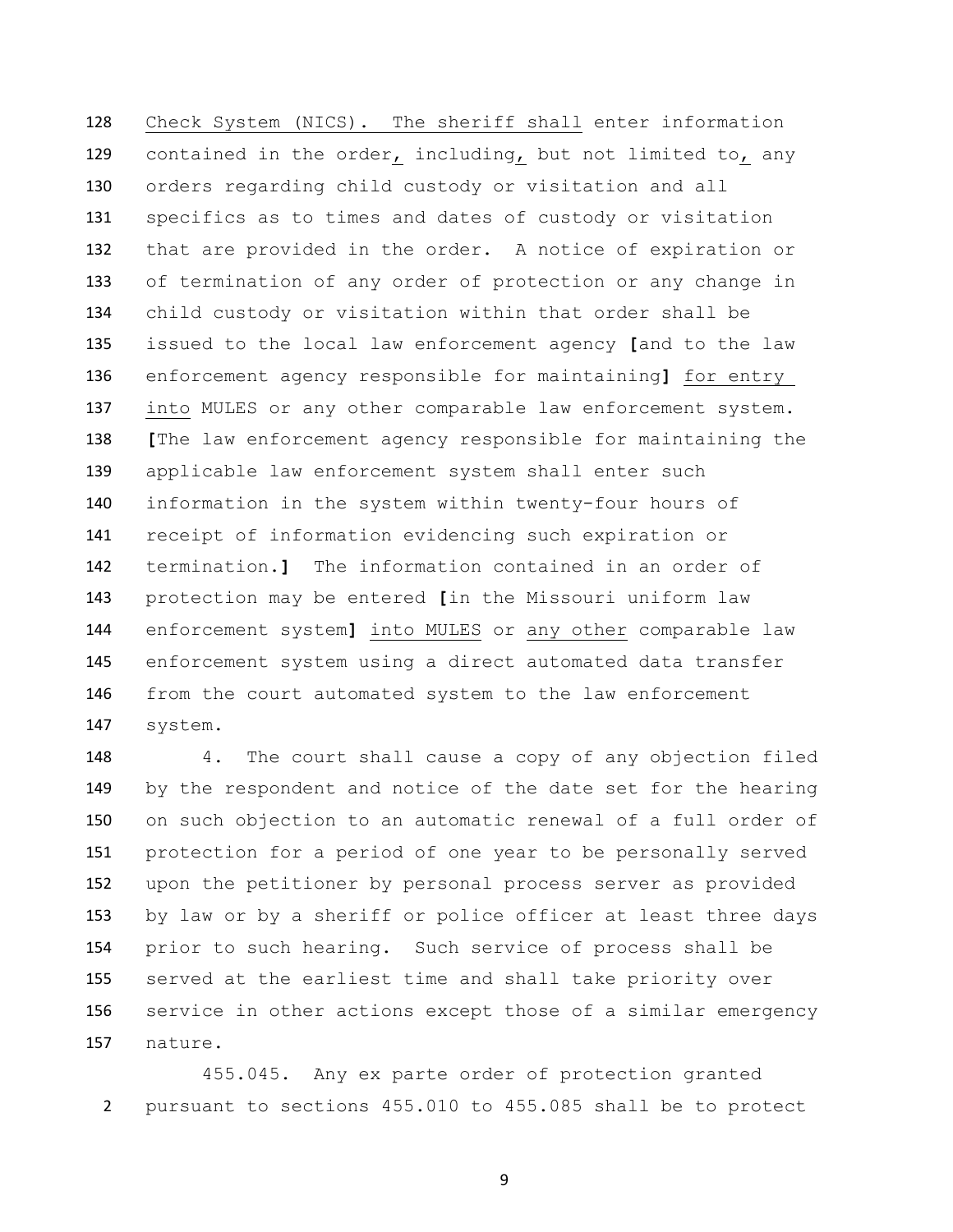the petitioner from domestic violence, stalking, or sexual assault and may include:

 (1) Restraining the respondent from committing or threatening to commit domestic violence, molesting, stalking, sexual assault, or disturbing the peace of the petitioner;

 (2) Restraining the respondent from entering the premises of the dwelling unit of petitioner when the dwelling unit is:

 (a) Jointly owned, leased or rented or jointly occupied by both parties; or

 (b) Owned, leased, rented or occupied by petitioner individually; or

 (c) Jointly owned, leased or rented by petitioner and a person other than respondent; provided, however, no spouse shall be denied relief pursuant to this section by reason of the absence of a property interest in the dwelling unit; or

 (d) Jointly occupied by the petitioner and a person other than the respondent; provided that the respondent has no property interest in the dwelling unit;

 (3) Restraining the respondent from communicating with the petitioner in any manner or through any medium;

 (4) A temporary order of custody of minor children where appropriate;

 (5) A temporary order of possession of pets where appropriate.

455.050. 1. Any full or ex parte order of protection granted pursuant to sections 455.010 to 455.085 shall be to protect the petitioner from domestic violence, stalking, or sexual assault and may include such terms as the court reasonably deems necessary to ensure the petitioner's safety, including but not limited to: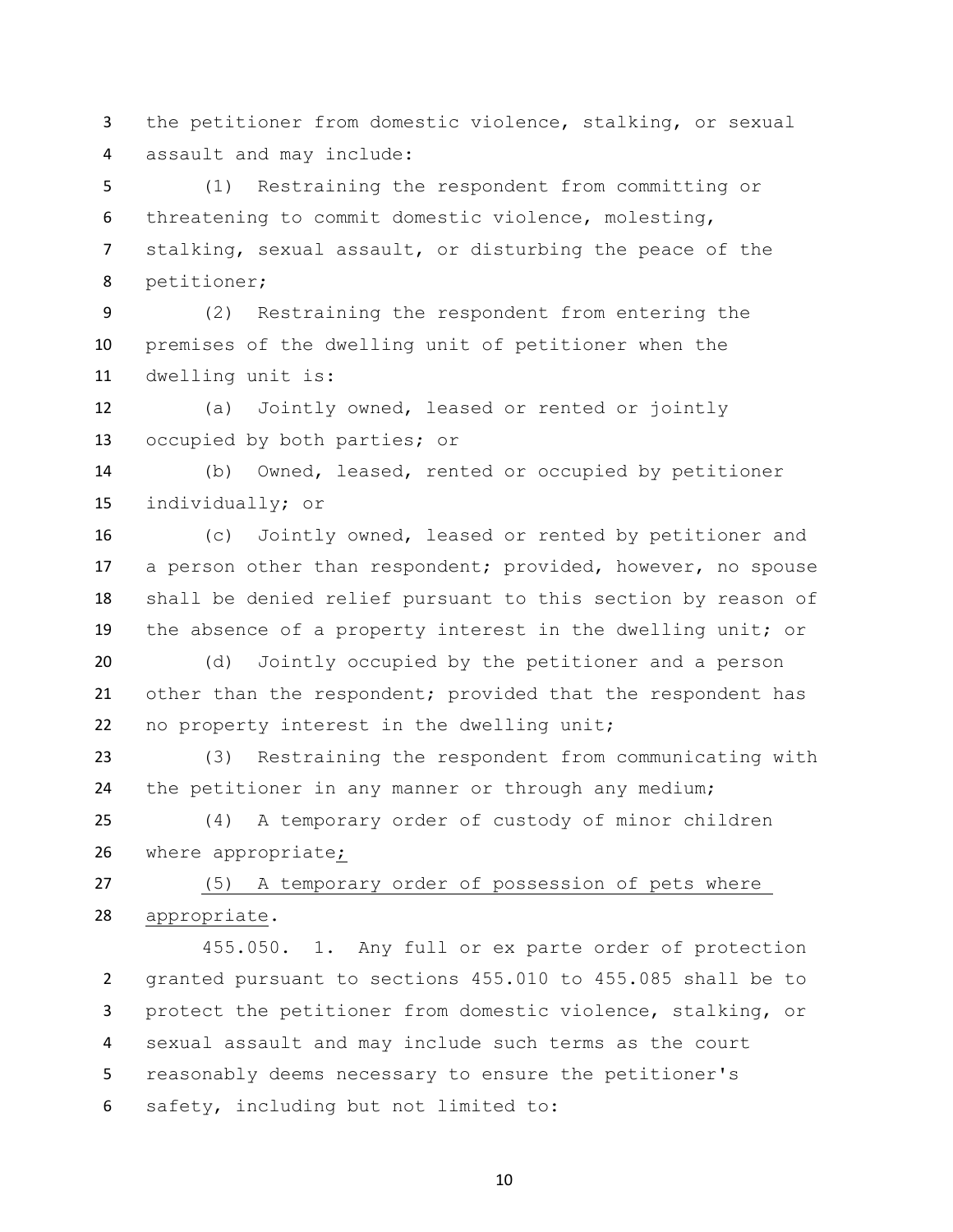(1) Temporarily enjoining the respondent from committing or threatening to commit domestic violence, molesting, stalking, sexual assault, or disturbing the peace 10 of the petitioner, including violence against a pet;

 (2) Temporarily enjoining the respondent from entering the premises of the dwelling unit of the petitioner when the dwelling unit is:

 (a) Jointly owned, leased or rented or jointly occupied by both parties; or

 (b) Owned, leased, rented or occupied by petitioner individually; or

 (c) Jointly owned, leased, rented or occupied by petitioner and a person other than respondent; provided, however, no spouse shall be denied relief pursuant to this section by reason of the absence of a property interest in the dwelling unit; or

 (d) Jointly occupied by the petitioner and a person 24 other than respondent; provided that the respondent has no property interest in the dwelling unit; or

 (3) Temporarily enjoining the respondent from communicating with the petitioner in any manner or through any medium.

 2. Mutual orders of protection are prohibited unless both parties have properly filed written petitions and proper service has been made in accordance with sections 455.010 to 455.085.

 3. When the court has, after a hearing for any full 34 order of protection, issued an order of protection, it may, in addition:

 (1) Award custody of any minor child born to or adopted by the parties when the court has jurisdiction over such child and no prior order regarding custody is pending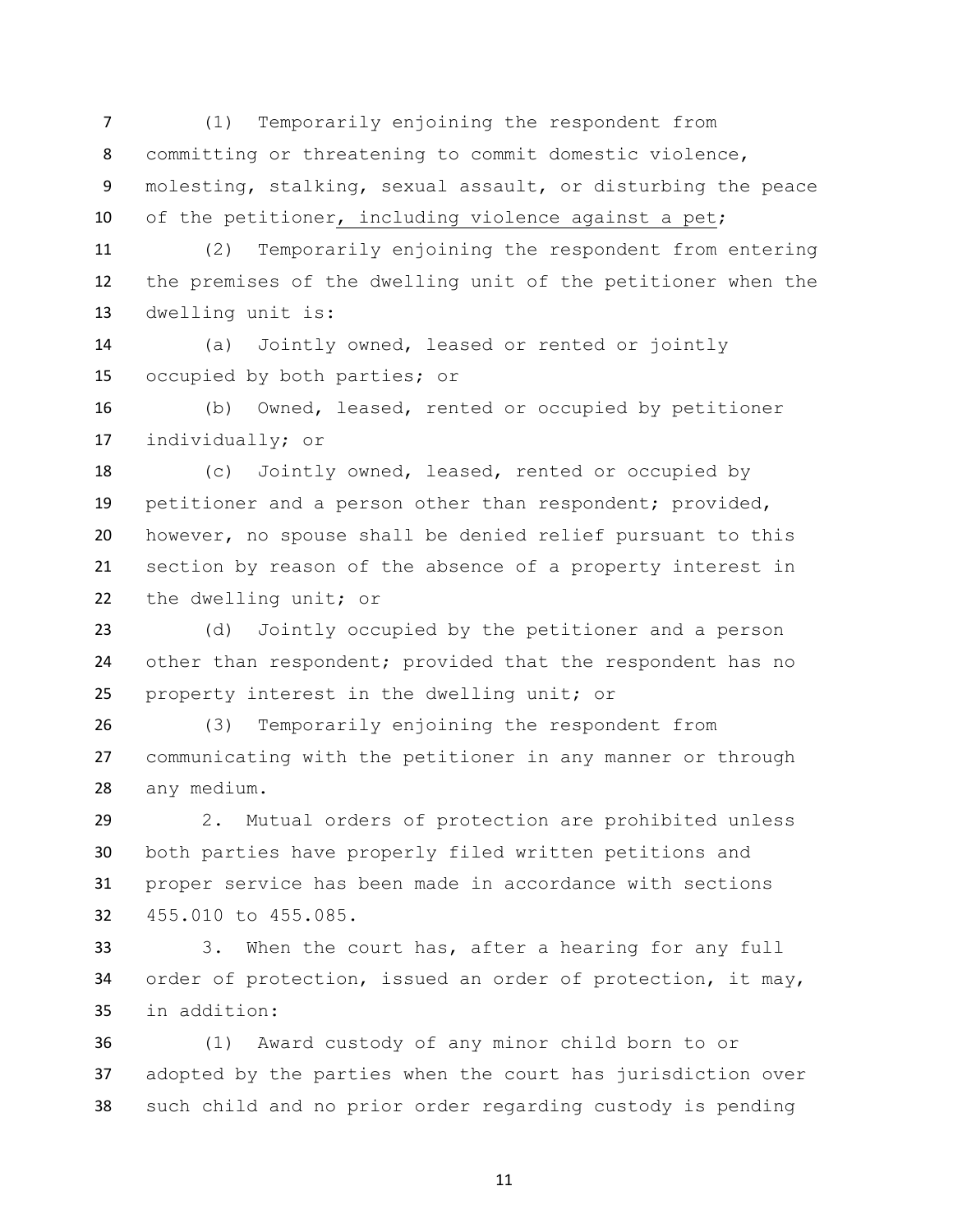or has been made, and the best interests of the child require such order be issued;

 (2) Establish a visitation schedule that is in the best interests of the child;

 (3) Award child support in accordance with supreme court rule 88.01 and chapter 452;

 (4) Award maintenance to petitioner when petitioner and respondent are lawfully married in accordance with chapter 452;

 (5) Order respondent to make or to continue to make rent or mortgage payments on a residence occupied by the petitioner if the respondent is found to have a duty to support the petitioner or other dependent household members;

 (6) Order the respondent to pay the petitioner's rent at a residence other than the one previously shared by the parties if the respondent is found to have a duty to support the petitioner and the petitioner requests alternative housing;

 (7) Order that the petitioner be given temporary possession of specified personal property, such as automobiles, checkbooks, keys, and other personal effects;

 (8) Prohibit the respondent from transferring, encumbering, or otherwise disposing of specified property mutually owned or leased by the parties;

 (9) Order the respondent to participate in a court- approved counseling program designed to help batterers stop violent behavior or to participate in a substance abuse treatment program;

 (10) Order the respondent to pay a reasonable fee for housing and other services that have been provided or that are being provided to the petitioner by a shelter for victims of domestic violence;

(11) Order the respondent to pay court costs;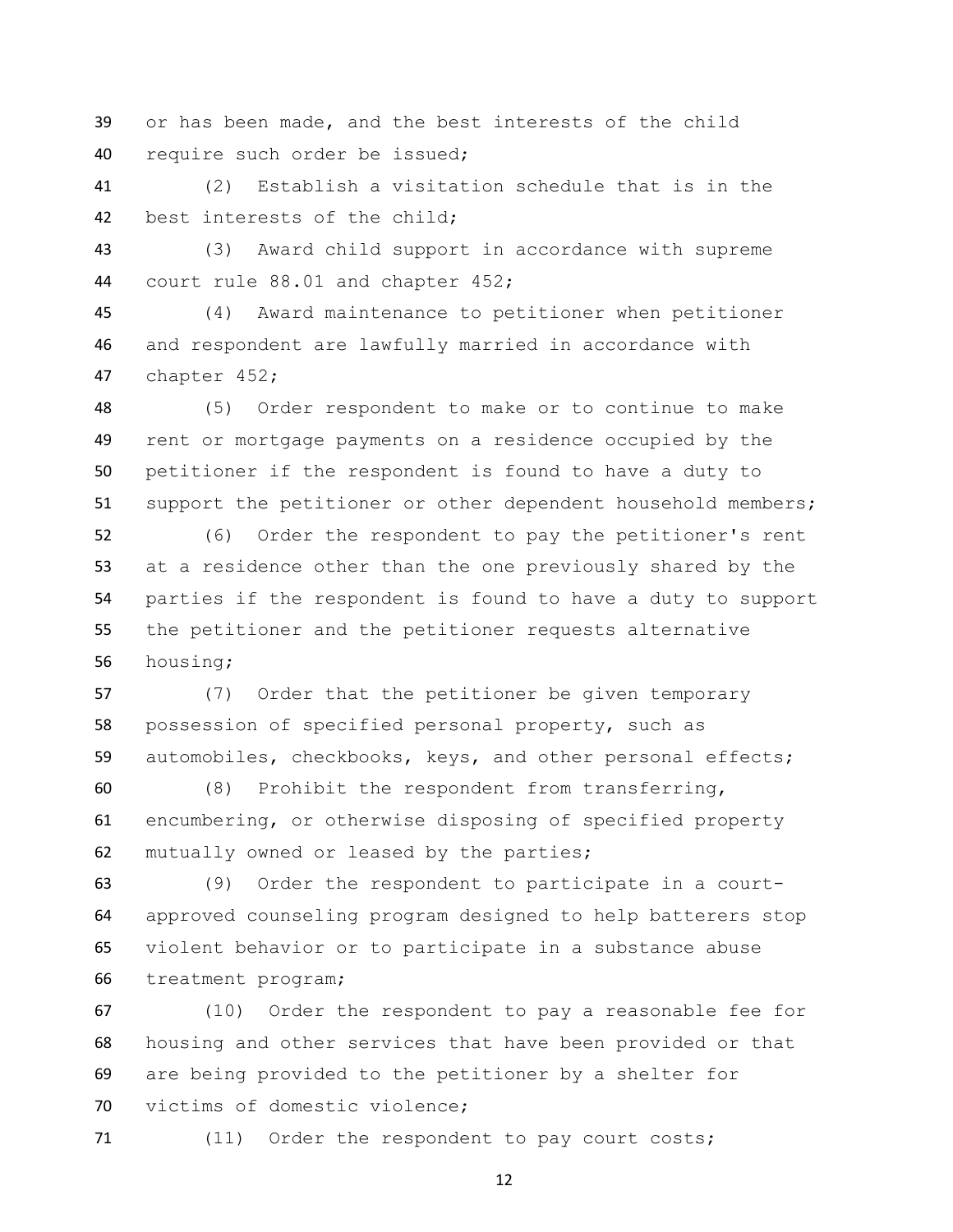(12) Order the respondent to pay the cost of medical treatment and services that have been provided or that are being provided to the petitioner as a result of injuries sustained to the petitioner by an act of domestic violence 76 committed by the respondent;

 (13) Award possession and care of any pet, along with any moneys necessary to cover medical costs that may have resulted from abuse of the pet.

 4. A verified petition seeking orders for maintenance, support, custody, visitation, payment of rent, payment of monetary compensation, possession of personal property, prohibiting the transfer, encumbrance, or disposal of property, or payment for services of a shelter for victims of domestic violence, shall contain allegations relating to those orders and shall pray for the orders desired.

 5. In making an award of custody, the court shall consider all relevant factors including the presumption that the best interests of the child will be served by placing the child in the custody and care of the nonabusive parent, unless there is evidence that both parents have engaged in abusive behavior, in which case the court shall not consider this presumption but may appoint a guardian ad litem or a court-appointed special advocate to represent the children in accordance with chapter 452 and shall consider all other factors in accordance with chapter 452.

 6. The court shall grant to the noncustodial parent rights to visitation with any minor child born to or adopted by the parties, unless the court finds, after hearing, that visitation would endanger the child's physical health, impair the child's emotional development or would otherwise conflict with the best interests of the child, or that no visitation can be arranged which would sufficiently protect the custodial parent from further domestic violence. The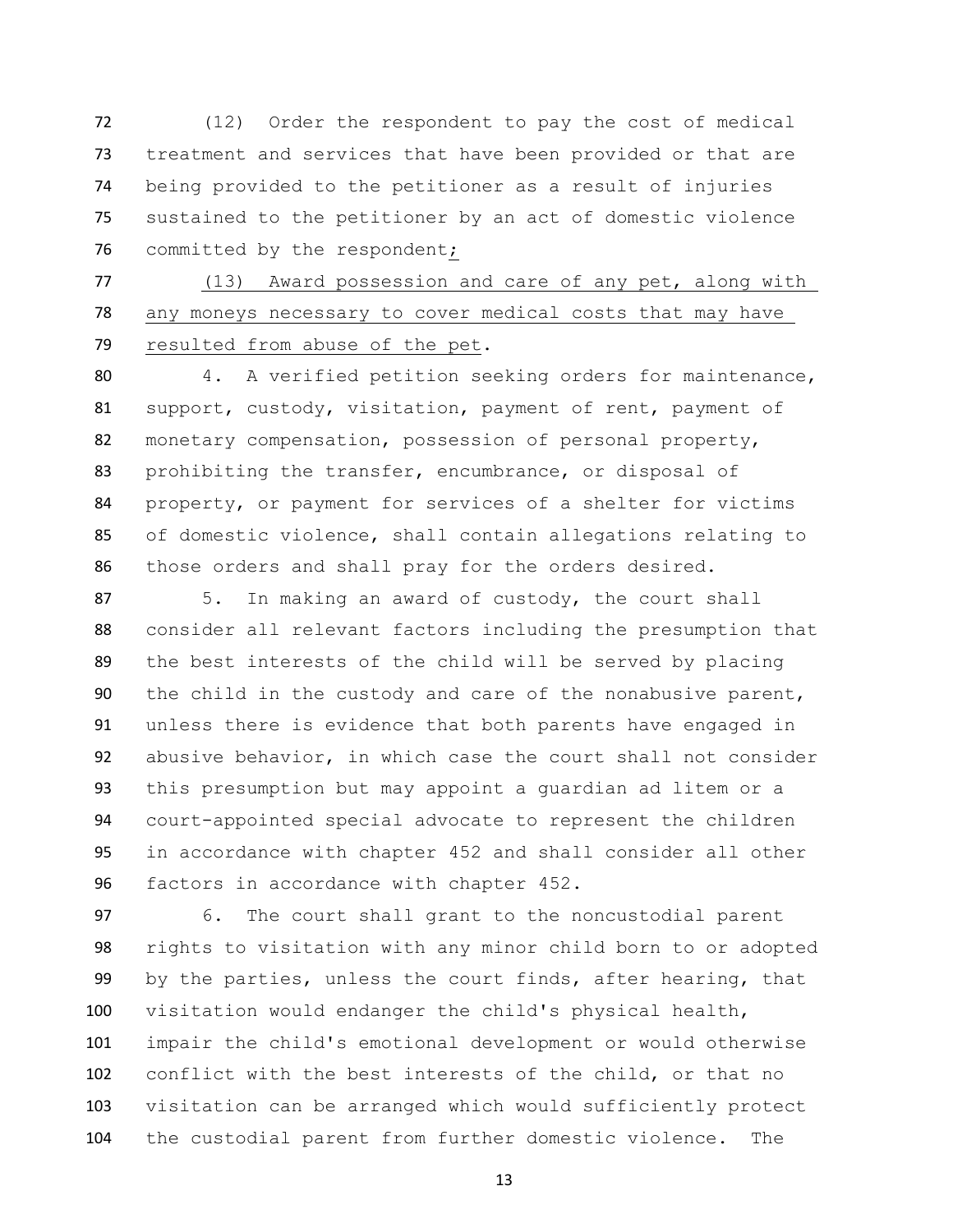court may appoint a guardian ad litem or court-appointed special advocate to represent the minor child in accordance with chapter 452 whenever the custodial parent alleges that visitation with the noncustodial parent will damage the minor child.

 7. The court shall make an order requiring the noncustodial party to pay an amount reasonable and necessary for the support of any child to whom the party owes a duty of support when no prior order of support is outstanding and after all relevant factors have been considered, in accordance with Missouri supreme court rule 88.01 and chapter 452.

117 8. The court may grant a maintenance order to a party for a period of time, not to exceed one hundred eighty days. Any maintenance ordered by the court shall be in accordance with chapter 452.

 9. (1) The court may, in order to ensure that a petitioner can maintain an existing wireless telephone number or numbers, issue an order, after notice and an opportunity to be heard, directing a wireless service provider to transfer the billing responsibility for and rights to the wireless telephone number or numbers to the petitioner, if the petitioner is not the wireless service accountholder.

 (2) (a) The order transferring billing responsibility for and rights to the wireless telephone number or numbers to the petitioner shall list the name and billing telephone number of the accountholder, the name and contact information of the person to whom the telephone number or numbers will be transferred, and each telephone number to be transferred to that person. The court shall ensure that the contact information of the petitioner is not provided to the accountholder in proceedings held under this chapter.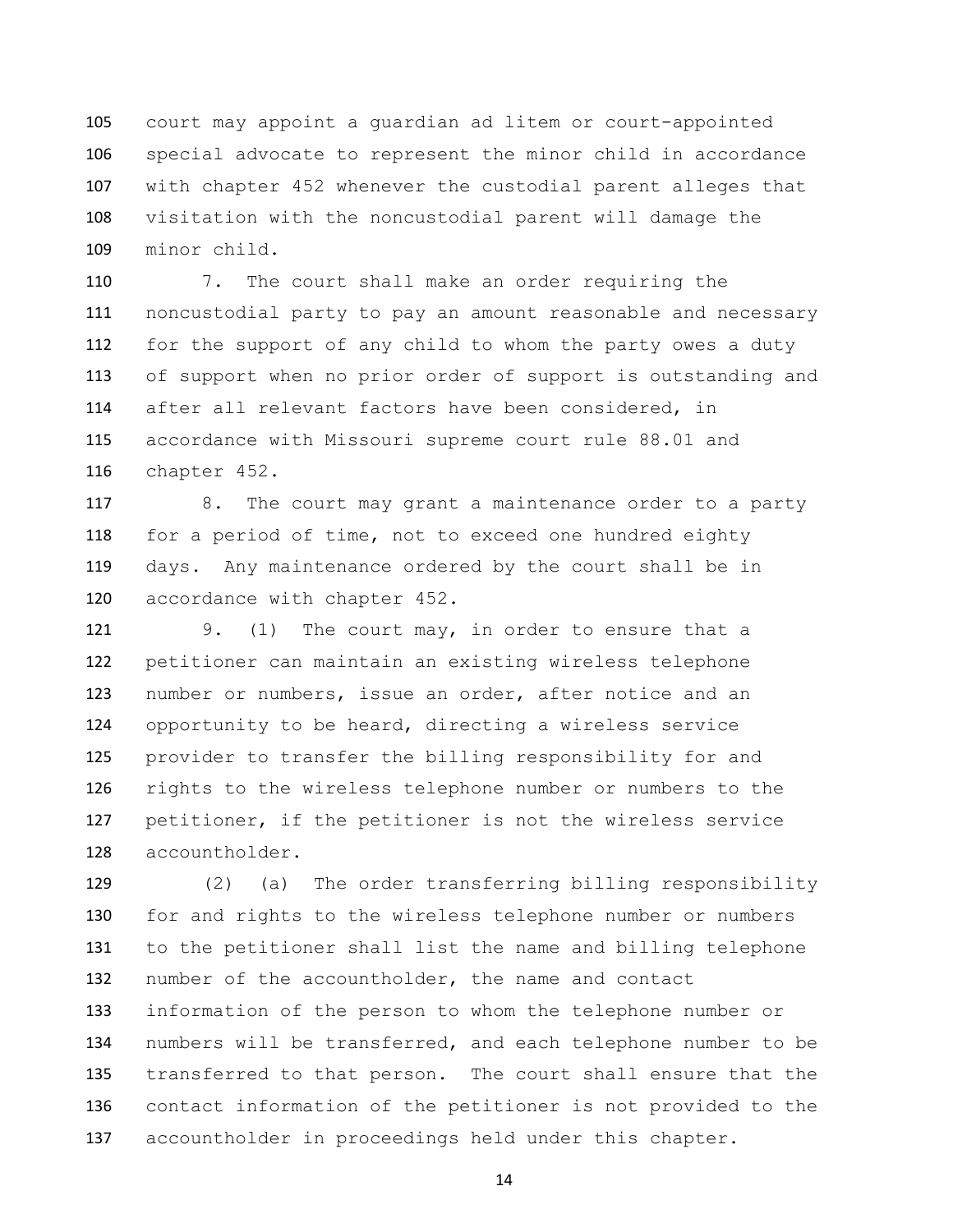(b) Upon issuance, a copy of the full order of protection shall be transmitted, either electronically or by certified mail, to the wireless service provider's registered agent listed with the secretary of state, or electronically to the email address provided by the wireless service provider. Such transmittal shall constitute adequate notice for the wireless service provider acting under this section and section 455.523.

 (c) If the wireless service provider cannot operationally or technically effectuate the order due to certain circumstances, the wireless service provider shall notify the petitioner within three business days. Such circumstances shall include, but not be limited to, the following:

 a. The accountholder has already terminated the account;

 b. The differences in network technology prevent the functionality of a device on the network; or

 c. There are geographic or other limitations on network or service availability.

 (3) (a) Upon transfer of billing responsibility for and rights to a wireless telephone number or numbers to the petitioner under this subsection by a wireless service provider, the petitioner shall assume all financial responsibility for the transferred wireless telephone number or numbers, monthly service costs, and costs for any mobile device associated with the wireless telephone number or numbers.

 (b) This section shall not preclude a wireless service provider from applying any routine and customary requirements for account establishment to the petitioner as part of this transfer of billing responsibility for a wireless telephone number or numbers and any devices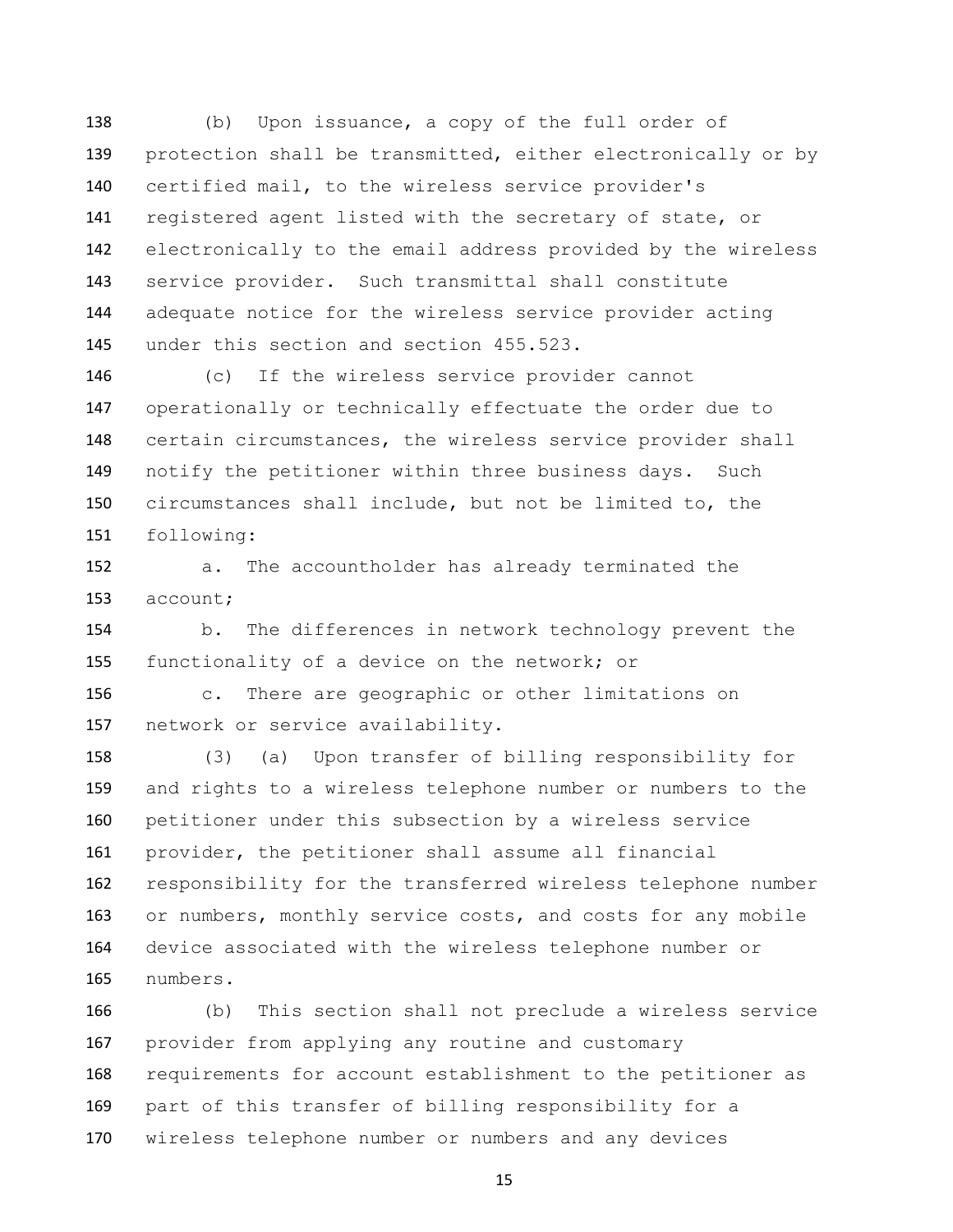attached to that number or numbers including, but not limited to, identification, financial information, and customer preferences.

 (4) This section shall not affect the ability of the court to apportion the assets and debts of the parties as provided for in law, or the ability to determine the 177 temporary use, possession, and control of personal property.

 (5) No cause of action shall lie against any wireless service provider, its officers, employees, or agents, for actions taken in accordance with the terms of a court order issued under this section.

 (6) As used in this section and section 455.523, a "wireless service provider" means a provider of commercial mobile service under Section 332(d) of the Federal Telecommunications Act of 1996 (47 U.S.C. Section 151, et seq.).

455.513. 1. The court may immediately issue an ex parte order of protection upon the filing of a verified petition under sections 455.500 to 455.538, for good cause shown in the petition, and upon finding that:

 (1) No prior order regarding custody involving the respondent and the child is pending or has been made; or (2) The respondent is less than seventeen years of age.

 An immediate and present danger of domestic violence, including danger to the child's pet, stalking, or sexual assault to a child shall constitute good cause for purposes of this section. An ex parte order of protection entered by the court shall be in effect until the time of the hearing. The court shall deny the ex parte order and dismiss the petition if the petitioner is not authorized to seek relief pursuant to section 455.505.

 2. Upon the entry of the ex parte order of protection, the court shall enter its order appointing a guardian ad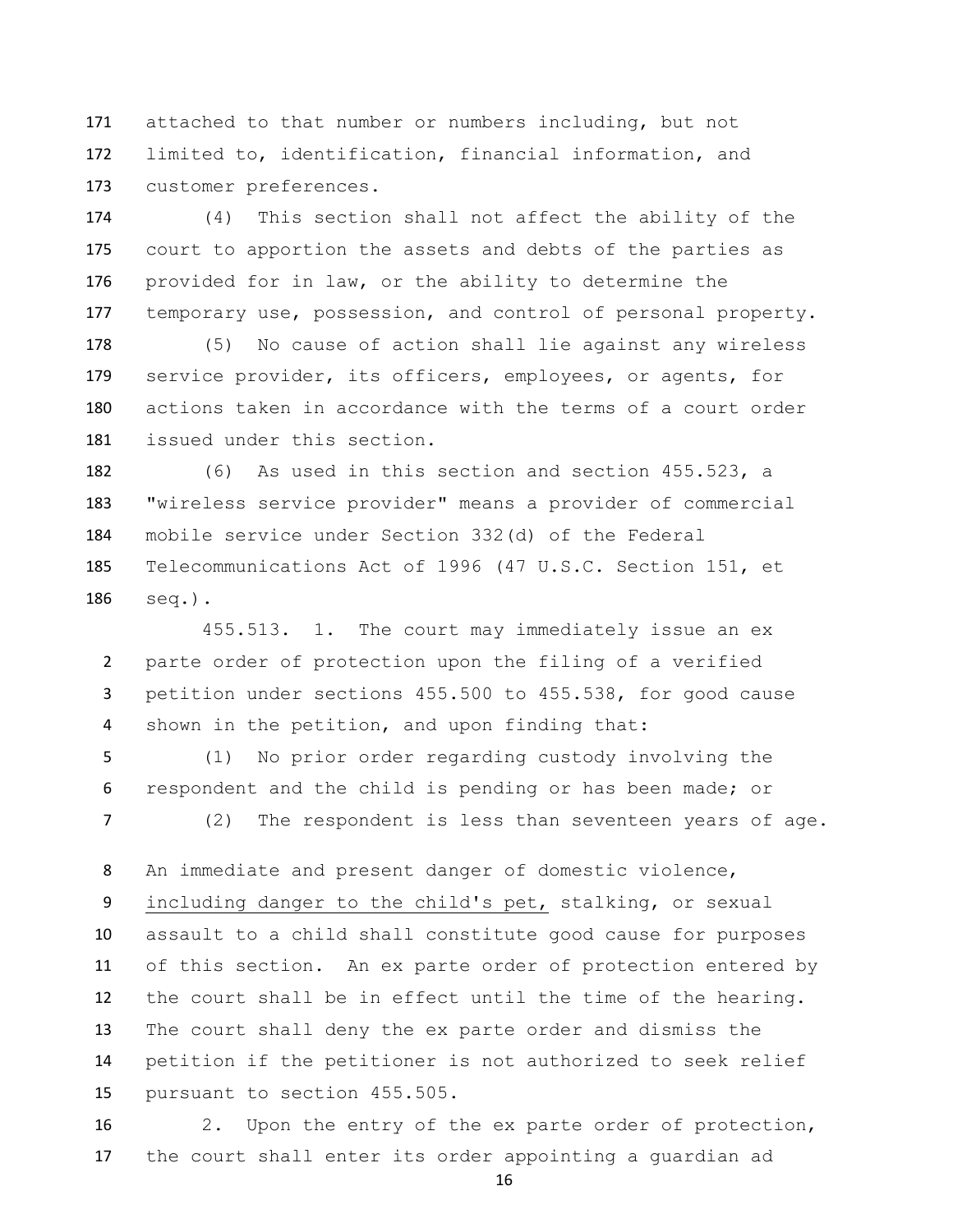litem or court-appointed special advocate to represent the child victim.

 3. If the allegations in the petition would give rise to jurisdiction under section 211.031, the court may direct the children's division to conduct an investigation and to provide appropriate services. The division shall submit a written investigative report to the court and to the juvenile officer within thirty days of being ordered to do so. The report shall be made available to the parties and the guardian ad litem or court-appointed special advocate.

 4. If the allegations in the petition would give rise to jurisdiction under section 211.031 because the respondent is less than seventeen years of age, the court may issue an ex parte order and shall transfer the case to juvenile court for a hearing on a full order of protection. Service of process shall be made pursuant to section 455.035.

455.520. 1. Any ex parte order of protection granted under sections 455.500 to 455.538 shall be to protect the victim from domestic violence, including danger to the child's pet, stalking, or sexual assault and may include such terms as the court reasonably deems necessary to ensure the victim's safety, including but not limited to:

 (1) Restraining the respondent from committing or threatening to commit domestic violence, stalking, sexual assault, molesting, or disturbing the peace of the victim;

 (2) Restraining the respondent from entering the family home of the victim except as specifically authorized by the court;

 (3) Restraining the respondent from communicating with the victim in any manner or through any medium, except as specifically authorized by the court;

(4) A temporary order of custody of minor children;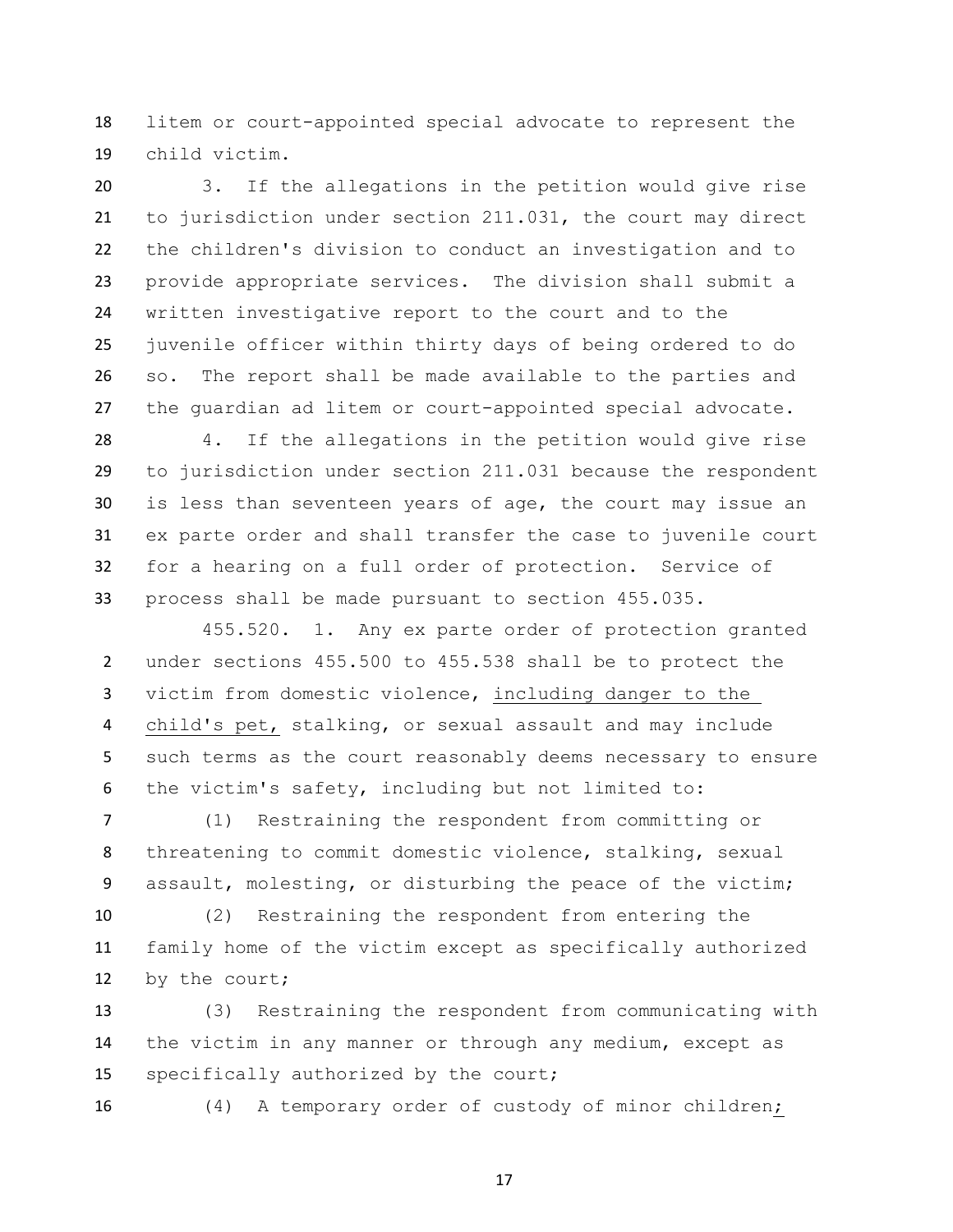(5) A temporary order of possession of pets where appropriate.

 2. No ex parte order of protection excluding the respondent from the family home shall be issued unless the court finds that:

 (1) The order is in the best interests of the child or children remaining in the home;

 (2) The verified allegations of domestic violence present a substantial risk to the child or children unless 26 the respondent is excluded; and

 (3) A remaining adult family or household member is able to care adequately for the child or children in the absence of the excluded party.

455.523. 1. Any full order of protection granted under sections 455.500 to 455.538 shall be to protect the victim from domestic violence, including danger to the child's pet, stalking, and sexual assault may include such terms as the court reasonably deems necessary to ensure the petitioner's safety, including but not limited to:

 (1) Temporarily enjoining the respondent from committing domestic violence or sexual assault, threatening to commit domestic violence or sexual assault, stalking, molesting, or disturbing the peace of the victim;

 (2) Temporarily enjoining the respondent from entering the family home of the victim, except as specifically 13 authorized by the court;

 (3) Temporarily enjoining the respondent from communicating with the victim in any manner or through any medium, except as specifically authorized by the court.

 2. When the court has, after hearing for any full order of protection, issued an order of protection, it may, in addition: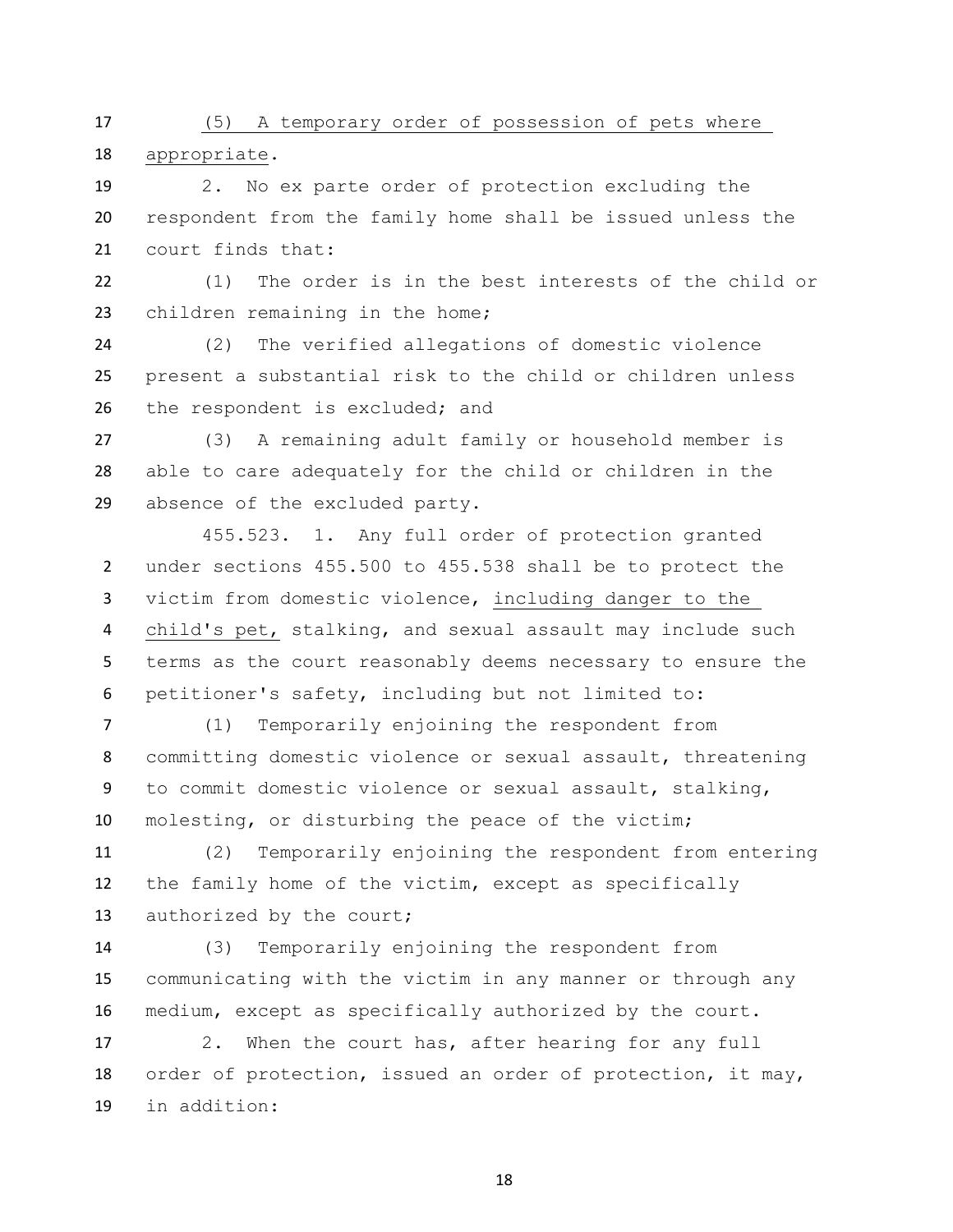(1) Award custody of any minor child born to or adopted by the parties when the court has jurisdiction over such child and no prior order regarding custody is pending or has been made, and the best interests of the child require such order be issued;

(2) Award visitation;

 (3) Award child support in accordance with supreme court rule 88.01 and chapter 452;

 (4) Award maintenance to petitioner when petitioner and respondent are lawfully married in accordance with chapter 452;

 (5) Order respondent to make or to continue to make rent or mortgage payments on a residence occupied by the victim if the respondent is found to have a duty to support the victim or other dependent household members;

 (6) Order the respondent to participate in a court- approved counseling program designed to help stop violent behavior or to treat substance abuse;

 (7) Order the respondent to pay, to the extent that he or she is able, the costs of his or her treatment, together with the treatment costs incurred by the victim;

 (8) Order the respondent to pay a reasonable fee for housing and other services that have been provided or that are being provided to the victim by a shelter for victims of domestic violence;

 (9) Order a wireless service provider, in accordance with the process, provisions, and requirements set out in subdivisions (1) to (6) of subsection 9 of section 455.050, to transfer the billing responsibility for and rights to the wireless telephone number or numbers of any minor children in the petitioner's care to the petitioner, if the petitioner is not the wireless service accountholder;